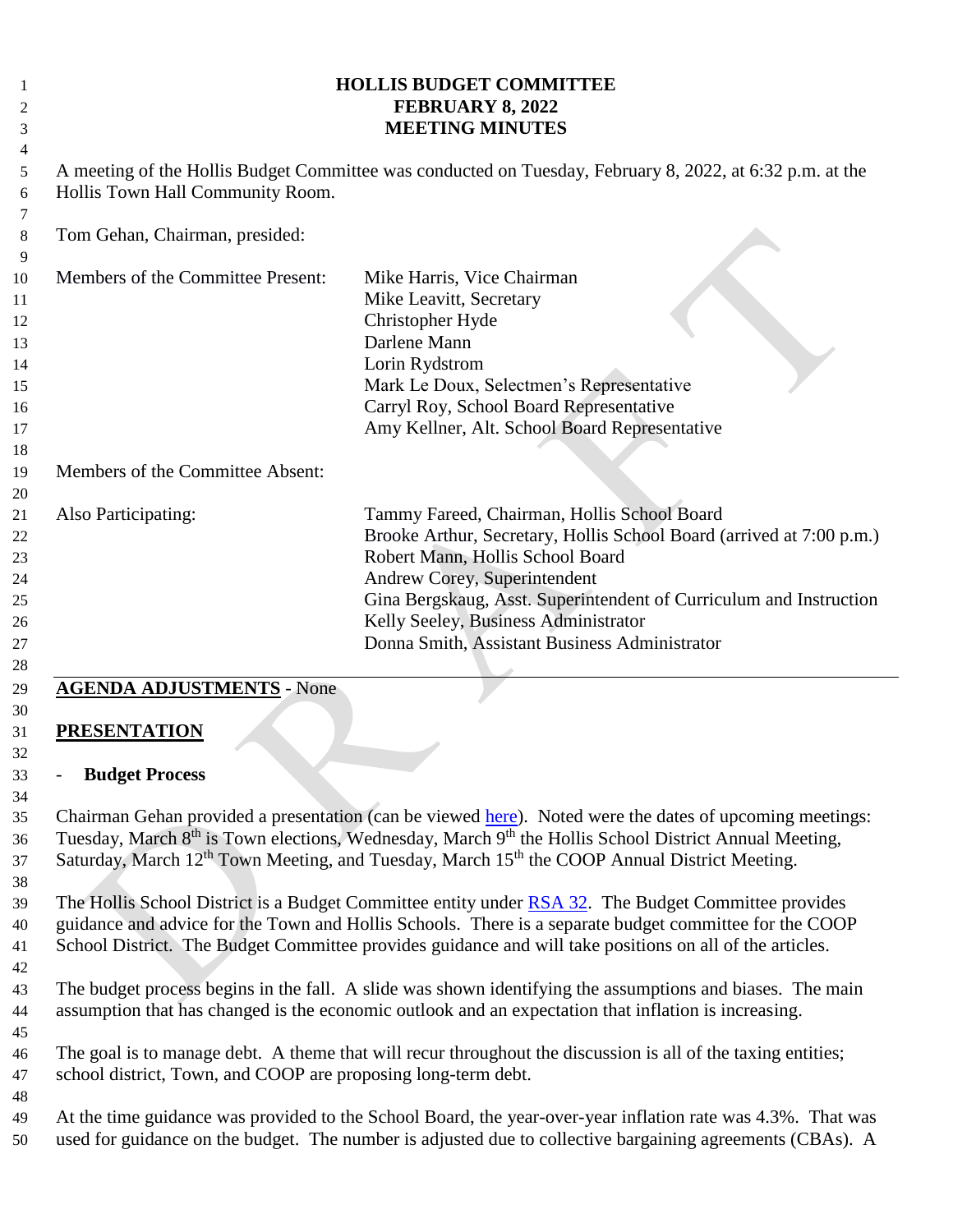Hollis Budget Committee 2 02/08/2022

 large part of the budget is compensation for employees that are covered by CBAs, and those increases are exempt from guidance, which results in the 2.1% guidance. The proposed operating budget is \$14,297,406, which came in \$366 under guidance (\$14,297,772).

- A slide was shown depicting the increase in population, median household income (2019), increases (2020- 2021) in town property valuation, average single-family home value, and the decrease (2020-2021) in average single-family home tax bill.
- A chart was shown depicting the average tax bill for single-family residences from 2011-2021. Chairman Gehan commented when looking at financial data over time you want to consider inflation. Also depicted was the inflation adjustment.
- 

 Displayed was a chart showing the total debt burden for all long-term debt and capital leases across the three entities. Included is proposed debt; \$4 million Town, \$2.9 million COOP School District (Hollis share shown), and \$3.1 million Hollis School District. There is a relatively small tax impact next year because of the amortization schedule. From 2021 to 2023 the increase in the tax rate as a result of increased debt will be \$0.61/\$1,000 (home valuation). A chart was shown representing the total debt burden as a percent of the tax bill (over time).

- Enrollment has been relatively steady for the past 10-15 years. Since October, with students returning from home schooling and move-ins, enrollment has increased from 625 to 642.
- Total number of employees in the district is 124 full-time and 16 part-time. Staff vs. student population is impacted largely by special education, which is driven by student needs.
- The Cost Per Pupil (CPP) in comparison to the State average for elementary education tracks pretty closely. FY21 is approx. \$50 over the State average. The data was in nominal terms over time and needs to be looked at in inflation adjusted terms. Another chart was shown comparing the CPP to 120 comparable districts.
- **Overview of Warrant Articles**
- Article 1: Bond Renovations/Improvements (77,900)
- Article 2: Support Staff Contract Year 1 of 3 (\$87,661)
- Article 3: Teacher Three Year Contract (\$191,599)
- Article 4: SAU Budget Allocation (\$625,021)
- Article 5: SAU Building Maintenance Trust (\$23,970)
- Article 6: School Building Maintenance Trust (\$150.000)I
- Article 7: Special Education Trust Fund (\$25,000)
- Article 8: Contingency Fund (\$95,000)
- Article 9: Operating Budget (\$14,297,406)
- Article 10: Any Other Legal Business
- 
- There are elements of the budget that are unknown until after the Town and School District meetings, which makes it difficult to forecast a tax rate, e.g., what State aid and other revenue sources will be, what spending will be approved at the three meetings conducted by the other entities.
- 
- The presentation assumes a 1% increase in the tax base. The Department of Revenue Administration sets the tax rates in the October/November timeframe.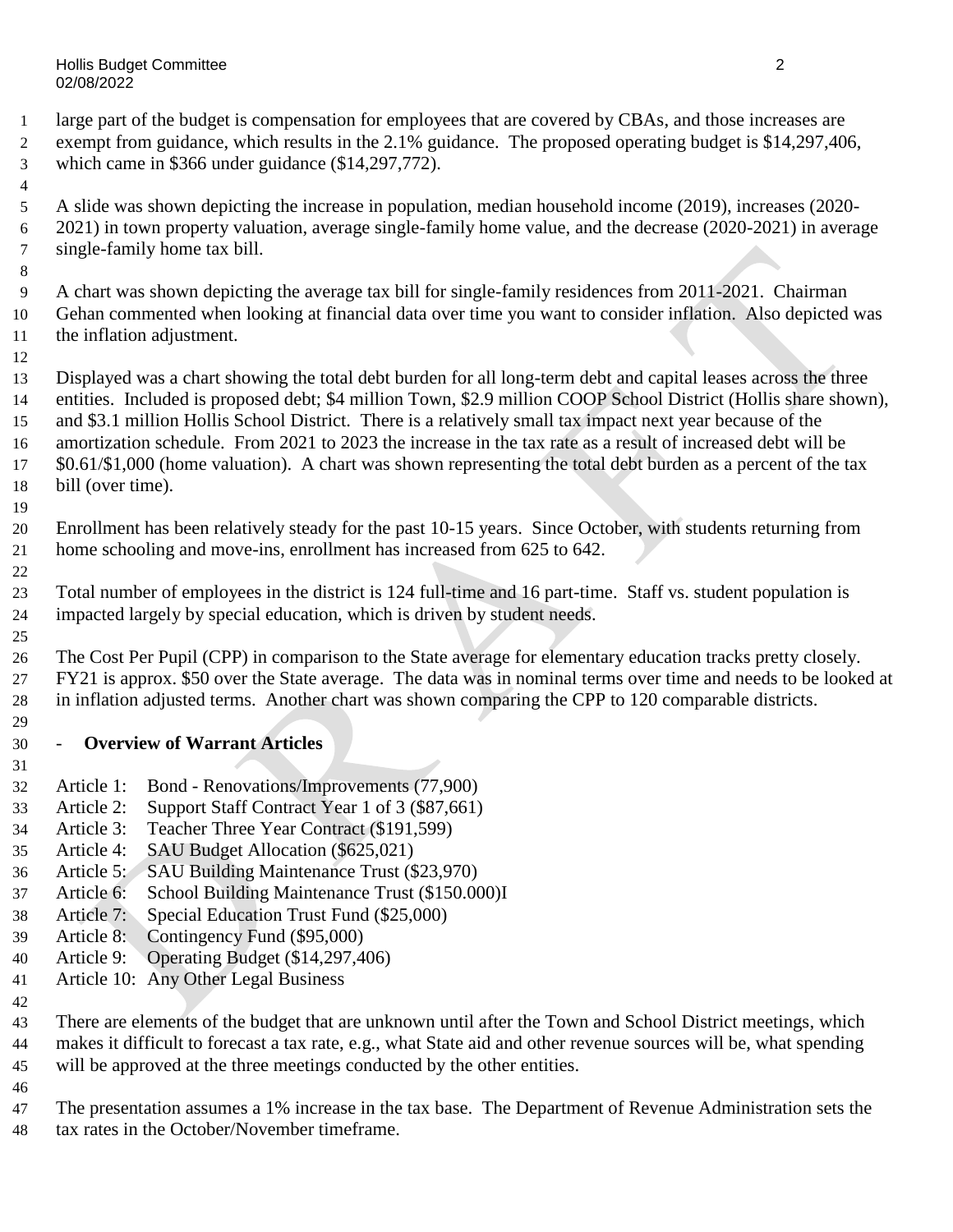- Spending is only part of the tax rate. The tax rate will go up even when spending goes down if revenue and State aid go down by a greater amount.
- 

 Unlike the Town, the school districts have limited ability to accumulate unexpended funds. It largely rolls back to the taxpayers. At the close of FY21, \$776,929 was returned to the tax base (mostly due to underspending as a result of COVID). That return of tax dollars was recognized as revenue in the last cycle. This year, we do not expect that revenue windfall. Not expected to recur this year is \$40,000 in State Special Education Aid and \$32,000 in Federal Medicaid Aid. Fifty-two percent (\$0.60) of the increase in the Hollis School District tax rate in the coming year is attributable to lost revenue. A very similar phenomenon is experienced in the COOP School District. It is believed the rate to Hollis in that regard is nearly (\$0.70). When looking at how much the tax rate increases in the coming year it is skewed by the fact that we got a windfall last year that we will not see this year.

- Although Adequacy Aid increased by \$357,313, retained tax decreased by \$420,400 (large shifts due to single-year state funding change). The net decrease is \$63,086.
- The Hollis School District Tax Rate for FY23 (\$8.60/\$1,000) is a 15.5% increase over FY22 (\$7.45/\$1,000). 18 Adding to that the State tax rate for the Hollis School District for FY23 (\$0.68), which is a reduction of 31% from FY22 (\$0.99) for a total Hollis School District rate for FY23 of \$9.28/\$1,000 or a 9.9% increase over FY22 (\$8.44).
- 22 The School District is only one portion of the overall tax rate. The projected FY23 rate for the Town is \$5.64 (reduction of 0.2%), the Hollis School District Local Tax is \$8.60 (increase of 15.4%), Hollis School District State Tax \$0.68 (reduction of 31%), COOP Local Tax \$7.97 (increase of 22.6%), COOP State Tax \$0.70 (reduction of 31%) and county tax \$1.09 (reduction of 0.9%) resulting in a Hollis Tax Rate of \$24.68 (increase of 8.7%).
- In addition to the effects of the large amount of revenue not being returned to the tax base, is the fact that the way the long-term debt instruments in the Town and School District are amortized, we do not have the full impact in the coming budget year (FY23). There are two bonds being proposed in the Town. Neither have any payment in 2022. That artificially lowers the forecast of the tax rate. A slide was shown identifying the calculated rate and increases (upper chart), \$475,000 average debt service over the coming 15 years, and what it would have done to the tax rates in FY23 if paid in that year, e.g., the Town rate would have increased \$0.22 (3.7%) and the school district (\$0.11) reasons being there is a little less debt being proposed and there is a nominal payment for interest in the coming year.
- - **Ground Rules for Conduct of Public Hearing**
- Chairman Gehan went over the rules for conducting the Public Hearing.
- **PUBLIC HEARINGS**
- - **Bond**
- *Tammy Fareed, Chairman, Hollis School Board declared the public hearing open at 7:00 p.m.*
- **Article 1 -** To see if the District will vote to raise and appropriate the sum of **\$3,116,000** (gross budget) for renovations / improvements at Hollis Primary and Hollis Upper Elementary Schools related to kitchen and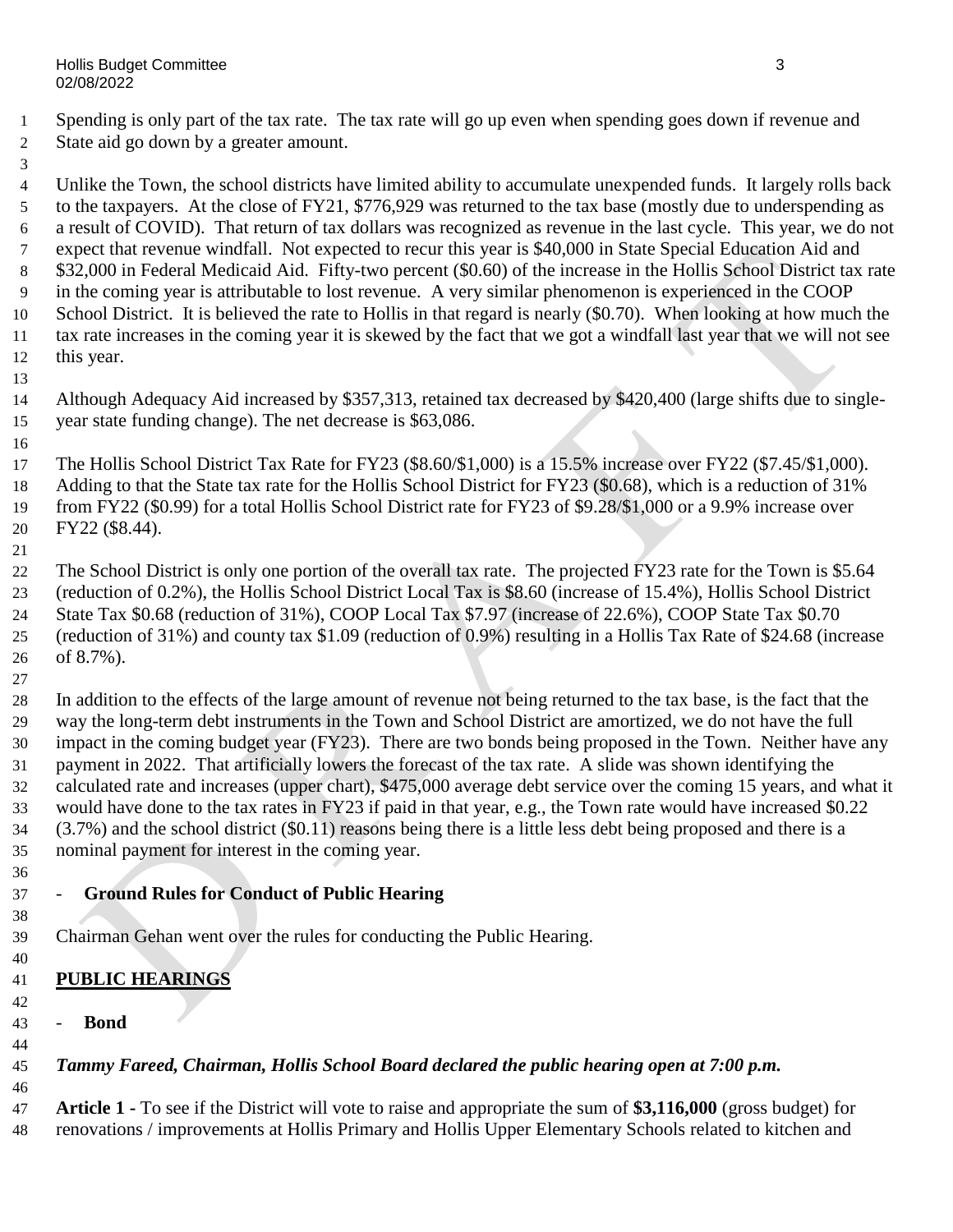bathroom renovations, roofing projects, air source heat pump installations, interior doors, etc. per the complete list approved by the Hollis School Board and to authorize the issuance of **\$3,116,000** of bonds or notes in

- accordance with the provisions of the Municipal Finance Act (RSA Chapter 33); and to authorize the School
- Board to issue and negotiate such bonds or notes and to determine the rate of interest thereon; and to raise and

 appropriate the sum of **\$77,900** for the first year's principal and interest payment on the bonds or notes issued. **The School Board recommends this article 4-0-0.**

 8 The project would include roofing at HPS; section #1 library (\$345,000), #2 small corner section (\$48,500), #3 classrooms (\$416,000) and at HUES, #1 east side (\$252,500) and #2 west side (\$185,100), air source heat pumps (8-9 classroom pumps) (\$200,000) and renovations to bathrooms (\$555,000), kitchen (500,000), cladding gym exterior (\$200,000) and interior doors (\$130,000) at HPS. Adding to that a contingency of 10% or \$283,210, the total cost is \$3,115,310.

# *School Board Chairman Fareed opened the floor for public input at 7:02 p.m.*

No input was provided.

 *The Public Hearing was declared closed at 7:03 p.m.*

# - **Proposed FY23 Budget**

## **Article 2**

 To see if the School District will vote to approve the cost items included in the three-year collective bargaining agreement reached between the Hollis School Board and the Hollis Education Support Staff Association for the 2022-23 school year, which calls for the following increases in support staff salaries and benefits at the current staffing levels:

 **Fiscal Year Estimated Increase 2022-23 \$87,661** 

 and further to raise and appropriate the sum of **\$87,661** for the fiscal year, such sum representing the negotiated increase over the 2021-22 salaries and fringe benefits.

 Amy Kellner, Alt. School Board Representative, stated Article 2 is the Hollis Education Support Staff Association (HESSA) contract. A three-year contract was negotiated (FYs 23, 24, and 25). The contract is not sanbornized meaning that each year the terms of that year's agreement will come before the voters for approval. 

 HESSA membership includes custodian and maintenance employees, paraprofessionals, secretaries, and food service employees. There are 45 staff positions currently with 12 openings; 9 open paraprofessional positions and 2 open custodian/maintenance positions.

 For FY23, the district is offering a shift in categories; custodial staff will go from category 1 to category 2 (on the salary table), maintenance staff from category 2 to category 3, and a 4% increase will be offered to employees on and off the step table.

 The monthly insurance caps are being increased by \$50 for a two-person plan and \$100 for family plan and offering 1 additional paid holiday for all support staff. Total cost for FY23 is \$87,661.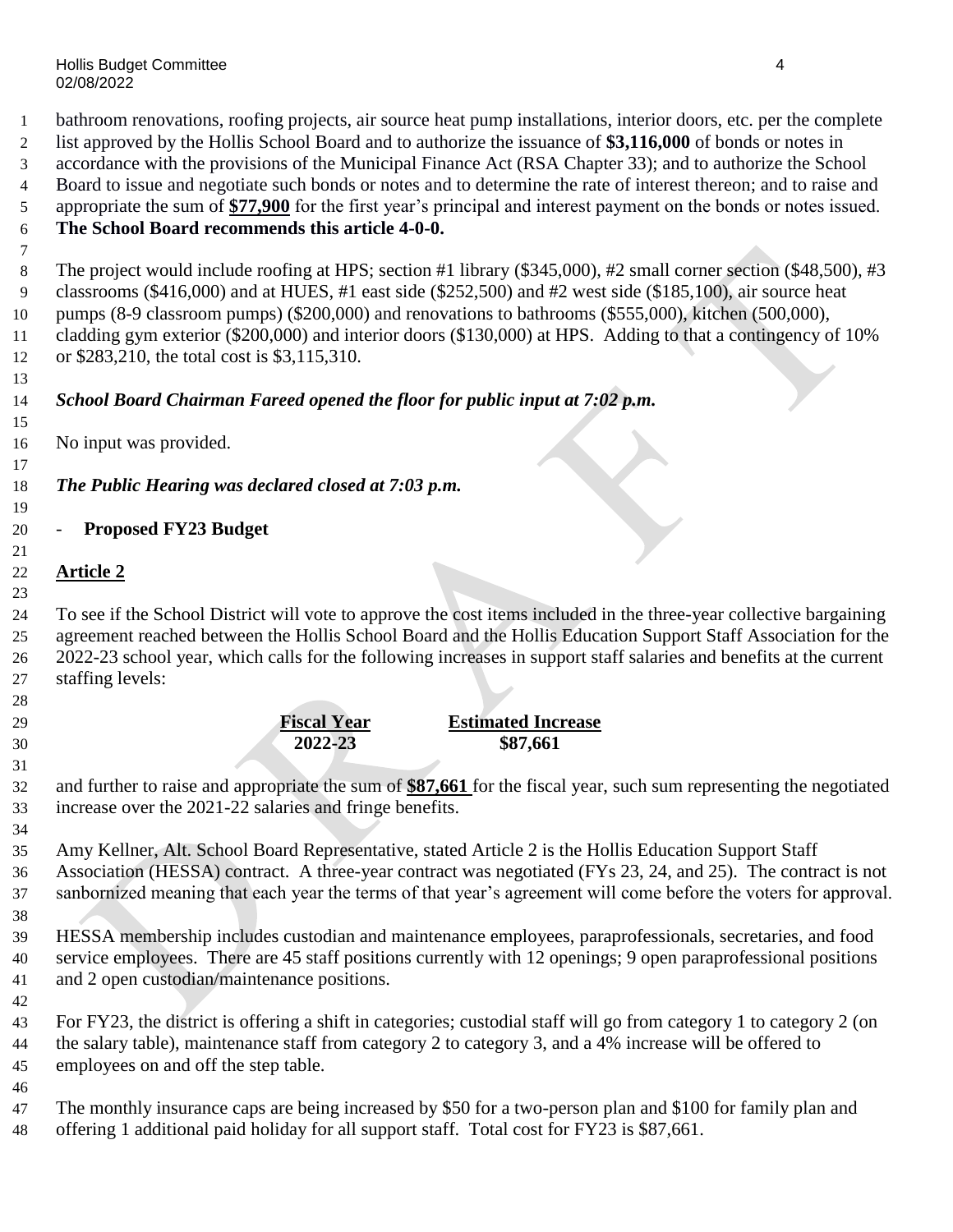In FY24, it is a 3.5% increase for all employees. Monthly insurance caps are being increased by \$50 for a two-

- person plan and \$100 for family plan, and \$500 towards the annual insurance premium for part-time employees.
- The total cost for FY24 is \$69,256.
- In FY25, it is a 4.5% increase. Monthly insurance caps are being increased by \$50 for a two-person plan and \$100 for family plan. The total cost for FY25 is \$74,497.
- The total contract cost (all three years) is \$231,414.
- Management rights secured through previous agreements were maintained and clarifying language included to tighten up some existing loopholes. The main goal in the negotiation was to reach a contract that would compensate fairly and competitively to address some of the staffing shortages and attract and retain high quality employees. There was the need to produce competitive pay in comparison to other districts and retail establishments that are offering \$15-\$17 hourly wages.
- *Chairman Gehan opened the floor for public comment at 7:07 p.m.*
- No public input was offered.
- *The public comment period was closed at 7:08 p.m.*

### **Article 3**

 To see if the School District will vote to approve the cost items included in the three-year collective bargaining agreement reached between the Hollis School Board and the Hollis Education Association for the 2022-23, 2023-24 and 2024-25 school year, which calls for the following increases in professional staff salaries and benefits at the current staffing levels:

| 29 | <b>Fiscal Year</b>                                                                                             | <b>Estimated Increase</b>                                                                                    | <b>Fiscal Year</b> | <b>Estimated Increase</b> | <b>Fiscal Year</b> | <b>Estimated Increase</b> |  |
|----|----------------------------------------------------------------------------------------------------------------|--------------------------------------------------------------------------------------------------------------|--------------------|---------------------------|--------------------|---------------------------|--|
| 30 | 2022-23                                                                                                        | \$191,599                                                                                                    | 2023-24            | \$267,436                 | 2024-25            | \$275,629                 |  |
| 31 |                                                                                                                |                                                                                                              |                    |                           |                    |                           |  |
| 32 | and further to raise and appropriate the sum of \$191,599 for the fiscal year, such sum representing the       |                                                                                                              |                    |                           |                    |                           |  |
| 33 | negotiated increase over the 2021-22 salaries and fringe benefits                                              |                                                                                                              |                    |                           |                    |                           |  |
| 34 |                                                                                                                |                                                                                                              |                    |                           |                    |                           |  |
| 35 | Robert Mann, School Board Member, stated Article 3 is the Hollis Education Association (HEA) contract. A       |                                                                                                              |                    |                           |                    |                           |  |
| 36 | sanbornized three-year contract was reached (FYs 23, 24, and 25). The key highlights include adjustments to    |                                                                                                              |                    |                           |                    |                           |  |
| 37 | the benefit cap for single, two-person and family plans. He noted the prior agreement had not included changes |                                                                                                              |                    |                           |                    |                           |  |
| 38 |                                                                                                                | to caps. Historical lane change variations were removed from within the table. With the way the lane changes |                    |                           |                    |                           |  |
| 39 | were set up, an employee moving from a bachelors to masters would translate into a lane change not just a step |                                                                                                              |                    |                           |                    |                           |  |
| 40 |                                                                                                                | change. The way the table progressed had some variation that did not really follow any specific pattern      |                    |                           |                    |                           |  |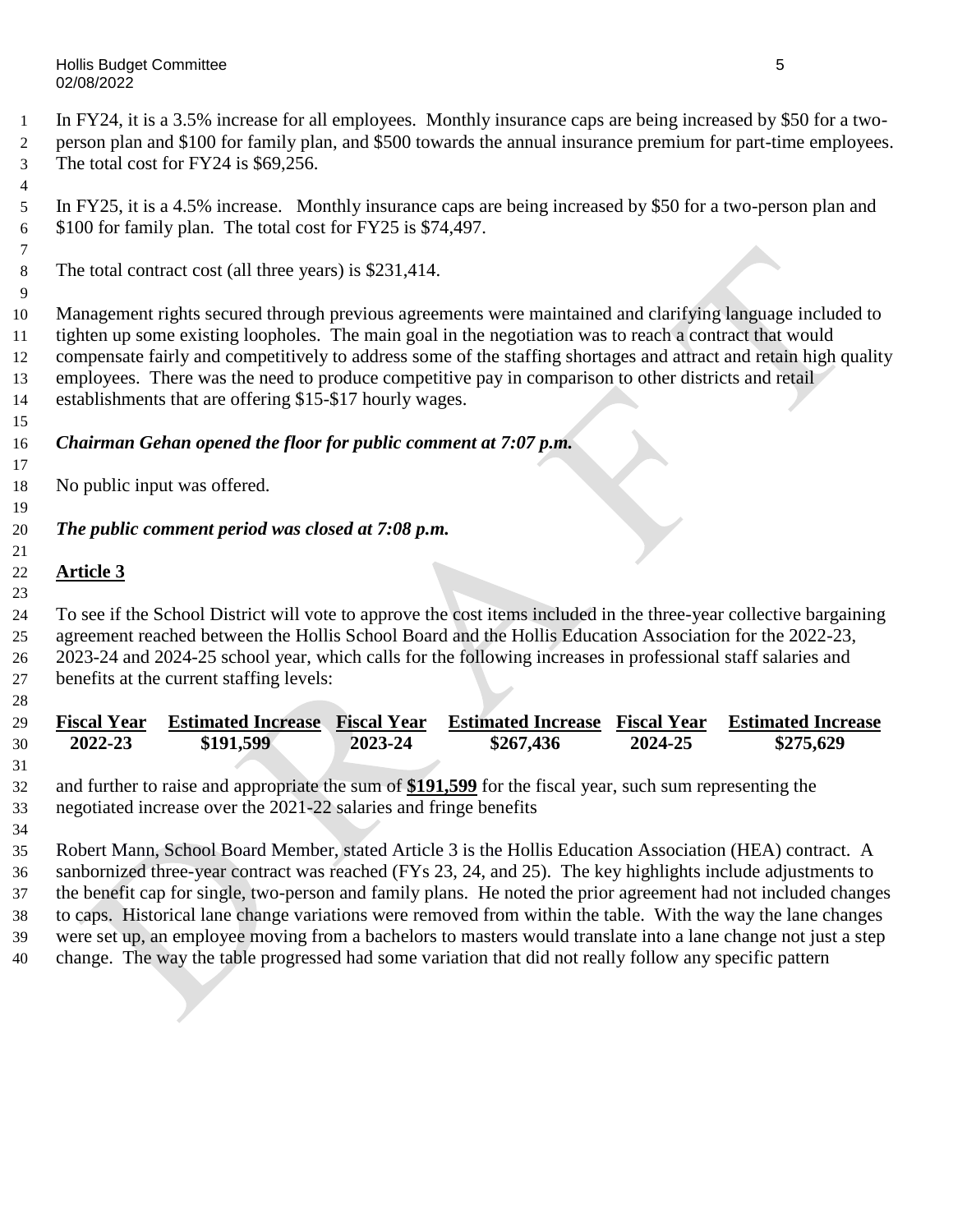- (somewhat random). They were removed through a smoothing process which makes the relative changes roughly 3.1%.
- 

 The on-step teachers will receive a step increase plus 2.5% change to the table each year of the agreement. Those who are off-step are compensated through a flat rate. Negotiated were adjustments to those flat rates for each year of the contract.

 A chart was displayed showing the off-step increases for each category and each year of the contract. Another chart was provided showing the financial impact of the increases to the health insurance caps for each year of the contract as well as the current cost for comparison.

 The costs for each year of the contract are: \$191,599 (FY23), \$267,436 (FY24), and \$275,629 (FY25) for a total contract cost of \$734,664. That would have a net impact of \$0.11 on the tax rate (\$50.85 on average 14 single-family residence (\$460,000).

Although a three-year agreement, we only appropriate the first year costs.

### *Chairman Gehan opened the floor for public comment at 7:12 p.m.*

Michelle St. John, 29 Orchard Drive

 Questioned why one contract would be sanbornized and the other not. School Board Member Mann responded sanbornization, in this district, is used as a negotiating item. In certain years the School Board, through the negotiation process, may find it advantageous to put forward sanbornization. In other years there are factors that make it less sensible to do. It is an aspect that is carefully considered before being discussed during negotiations.

## *The public comment period was closed at 7:13 p.m.*

### **Article 4**

 Shall the School District vote to raise and appropriate the sum of **\$625,021** as the Hollis School District's portion of the SAU budget of **\$2,107,176** for the forthcoming fiscal year? This year's adjusted budget of **\$2,018,210** with **\$598,582** assigned to the school budget of this school district will be adopted if the article does not receive a majority vote of all the school district voters voting in this school administrative unit. **The School Board recommends this article 4-0-0.**

#### **Estimated net tax impact is \$0.36/\$1,000 or \$165.87/\$460,000 (average single-family residence).**

Budget drivers include salaries (\$70,192); \$45,000 new Compliance and Communications Specialist position,

\$16,000 Board approved salary adjustments (looking to remain competitive with neighboring districts, put

funds into the budget to provide flexibility to make adjustment(s) based on competitiveness or performance),

and 3.0% increase for all staff (contracts identify a range of 2-4%), benefits (\$64,042); \$32,555 for new

compliance and Communications Specialist position, health insurance rates +3.9%, health insurance

membership changes, and equipment/software (\$5,025); includes \$3,700 for four desktops and 1 laptop.

Within the proposed budget is the additional position of Compliance and Communications Specialist. This need

is identified based on increasing demands for compliance documentation and other communication matters that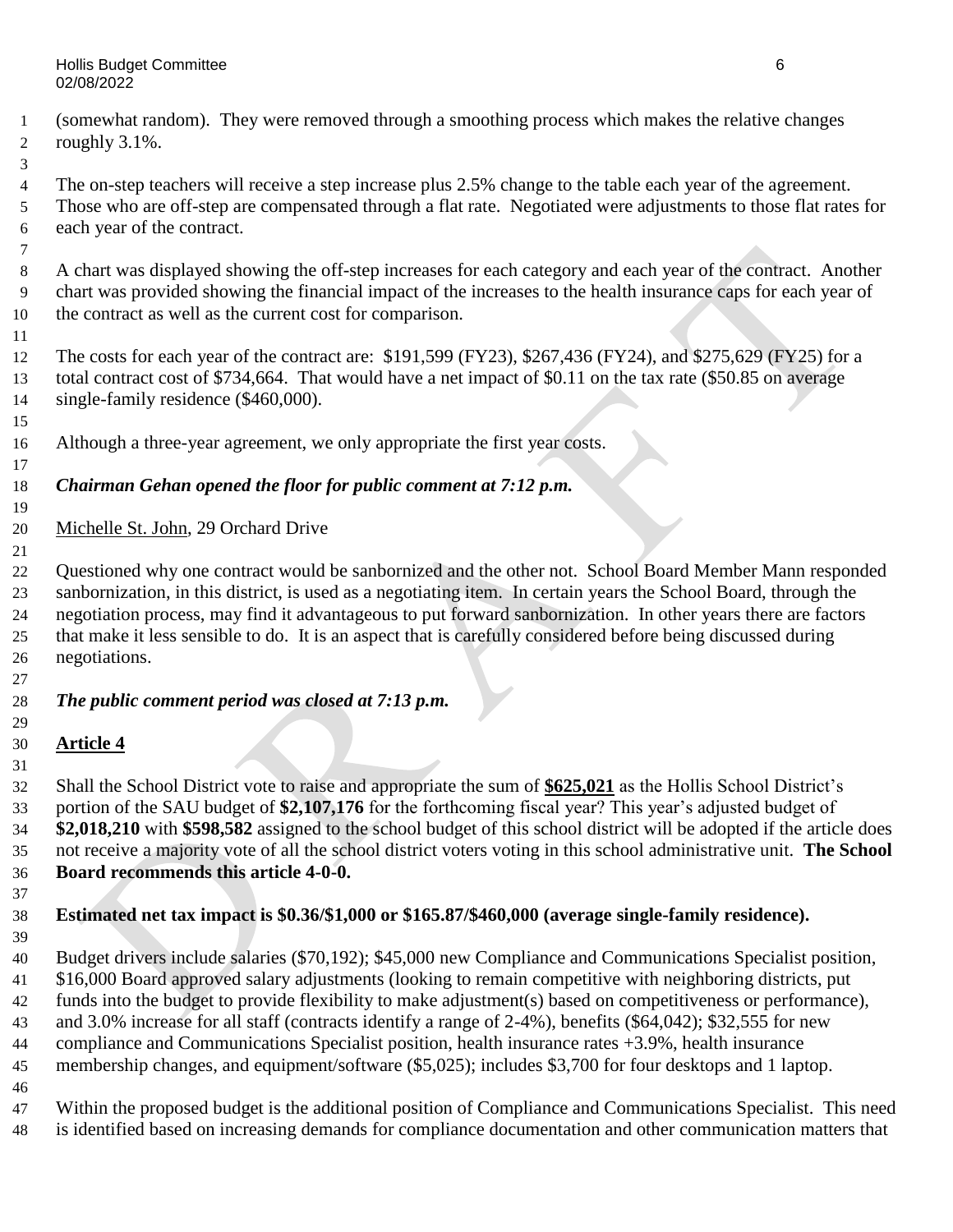absorb a significant amount of time of the senior district leadership and cut into the time needed to carry out their primary functions of educational and fiscal management.

### *Chairman Gehan opened the floor for public comment at 7:16 p.m.*

No public input was offered.

#### *The public comment period was closed at 7:16 p.m.*

#### **Article 5**

 To see if the School District will vote to raise and appropriate up to the sum of \$**23,970** to be added to the previously established MAINTENANCE FUND FOR ADMINISTRATIVE AND ASSOCIATED 14 STRUCTURES at 4 Lund Lane in Hollis, Map 56, Lot 2. This amount to come from the unassigned fund balance available for transfer on July 1 of this year. This amount represents rental proceeds and unexpended maintenance funds to be received from SAU 41. **The School Board recommends this article 4-0-0.**

 Chairman Gehan noted the Hollis School District owns the SAU 41 building on Lund Lane. As the landlord, they are charged with maintaining that asset and performing maintenance. The Maintenance Trust Fund is used to accumulate funds to cover the cost of projects. Major expenditures are approved by the Administration. The School Board evaluates and presents the plan to the Budget Committee for input; however, the School Board makes the final decision.

24 The opening balance is \$88,946. With an appropriation of \$23,970 and planned expenditures of \$37,000 (2<sup>nd</sup>) floor bathroom and hallway renovation), the projected FY23 ending balance is \$75,916. The building was a residential building gradually converted to a professional space. There remain oddities, this being one.

### *Chairman Gehan opened the floor for public comment at 7:18 p.m.*

No public input was offered.

### *The public comment period was closed at 7:18 p.m.*

### **Article 6**

 To see if the School District will vote to raise and appropriate up to the sum of **\$150,000** to be added to the previously established SCHOOL BUILDINGS MAINTENANCE FUND from the Hollis School District's June 30, 2022 unassigned fund balance available for transfer on July 1, 2022. **The School Board recommends this article 4-0-0.**

 There is no tax rate increase. The Unassigned Fund Balance (UFB) is the sum of surplus remaining at the end of FY22. If not utilized, the funds would be returned to the tax base and used to offset the amount that has to be raised in taxes to support the FY23 budget. Approval of the article equates to foregoing a potential rate reduction of \$0.09/\$1,000 or \$39.81/\$460,000.

 There is the need to maintain infrastructure. The Trust is a mechanism for accumulating funds for planned 47 maintenance. A slide was displayed identifying anticipated expenditures from the fund totaling \$200,155.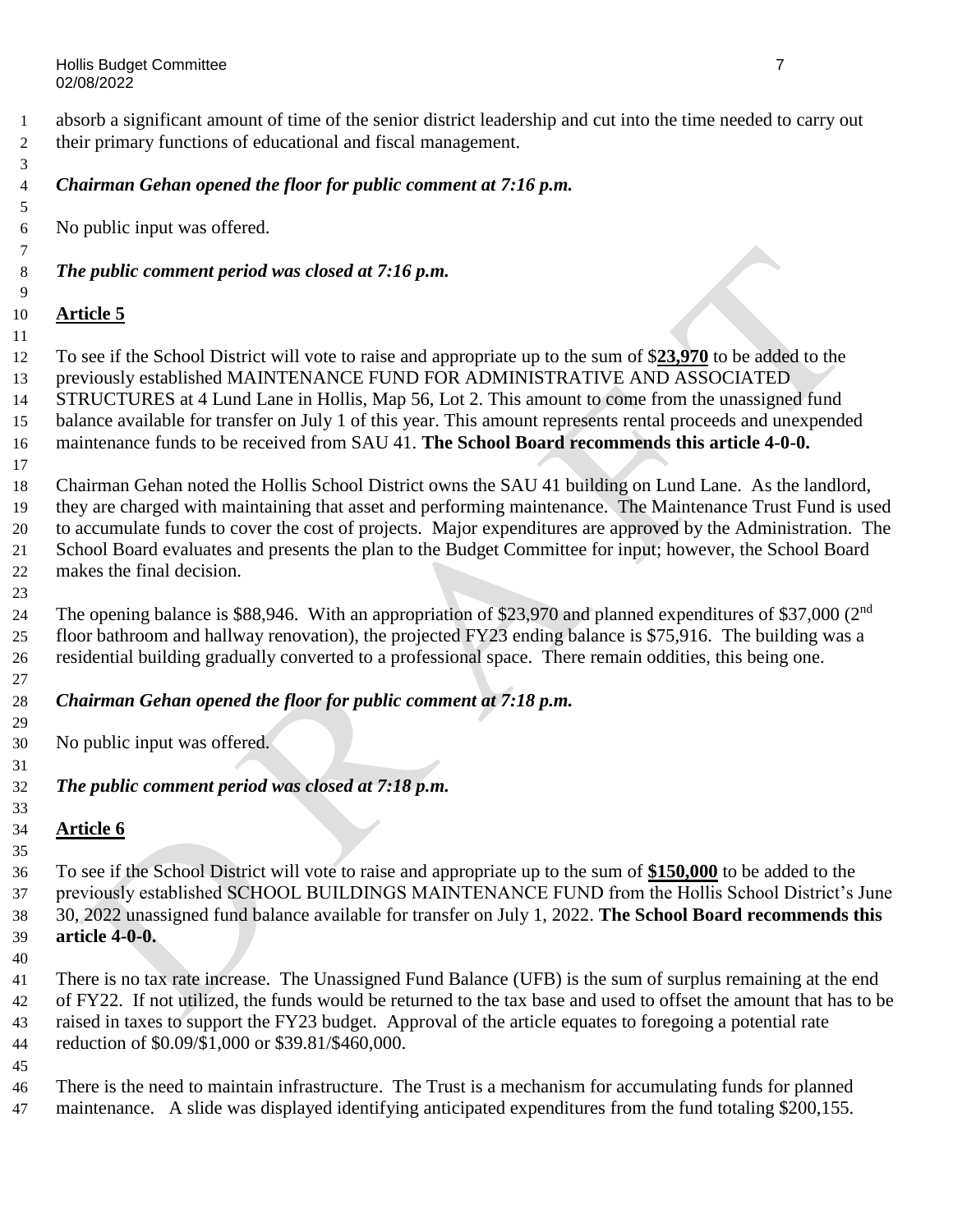With an opening balance of \$122,530, an allocation of \$150,000 and planned expenditures of \$200,155 the projected FY23 ending balance is \$72,375.

 Chairman Gehan questioned if the cost identified to address the restrooms (\$78,000) would be removed from this calculation should the bond pass, Superintendent Corey stated that to be the case.

 Member Roy noted the items identified are intended to reflect the proposed projects to give the voters an idea of how the allocation would be expended in the coming year.

### *Chairman Gehan opened the floor for public comment at 7:21 p.m.*

No public input was offered.

*The public comment period was closed at 7:22 p.m.*

### **Article 7**

 To see if the School District will vote to raise and appropriate up to the sum of **\$25,000** to be added to the previously established Special Education Expendable Trust Fund. The sum to come from the Hollis School District's June 30, 2022 unassigned fund balance available for transfer on July 1, 2022. **The School Board** 

#### **recommends this article 4-0-0.**

 There is no tax rate increase. The UFB is the sum of surplus remaining at the end of FY22. If not utilized, the funds would be returned to the tax base and used to offset the amount that has to be raised in taxes to support the FY23 budget. Approval of the article equates to foregoing a potential rate reduction of \$0.01/\$1,000 or \$6.63/\$460,000.

 The intent of the Trust is to accumulate funds as a form of contingency. Special education costs are driven by individual students. If a student(s) came in off-cycle with substantial needs that are not budgeted for, this would allow a funding source to cover the cost of those services without having to go into the primary operating budget and perhaps limit regular educational programming. There is a non-statutory cap of \$280,000 for this fund. The opening balance is \$75,000. If the article is approved, the balance in the fund will be \$100,000.

## *Chairman Gehan opened the floor for public comment at 7:23 p.m.*

No public input was offered.

## *The public comment period was closed at 7:24 p.m.*

#### **Article 8**

 To see if the School District will vote to establish a contingency fund for the current year for unanticipated expenses that may arise and further to raise and appropriate a sum of **\$95,000** to go into the fund. This sum to be raised by taxation. Any appropriation left in the fund at the end of the year will lapse to the general fund. **The School Board recommends this article 4-0-0.**

**Estimated net tax impact is \$0.05/\$1,000 or \$25.21/\$460,000 (average single-family residence).**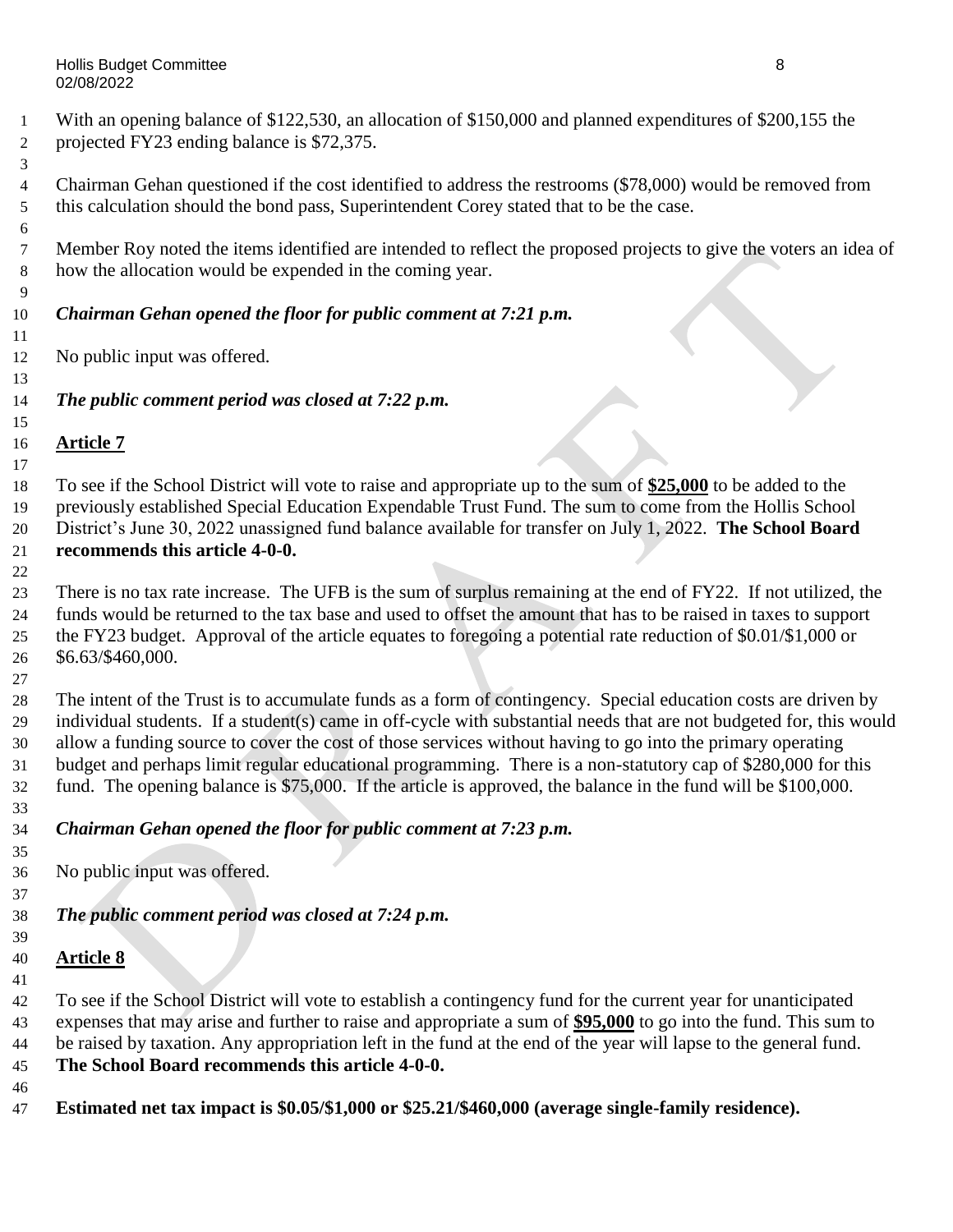*Chairman Gehan opened the floor for public comment at 7:24 p.m.* No public input was offered. *The public comment period was closed at 7:25 p.m.* **Article 9** To see if the School District will vote to raise and appropriate a sum of **\$14,297,406** for the support of schools, for the payment of salaries for the school district officials and agents and for the payment of statutory obligations of the district. This appropriation does not include appropriations voted in other warrant articles. **The School Board recommends this article 4-0-0. Estimated net tax impact is \$8.00/\$1,000 or \$3,955/\$460,000 (average single-family residence).** Chairman Gehan spoke of the proposed budget coming in under guidance. A slide was shown highlighting additions to staff (5.6 Full time Equivalents (FTEs)). Major increases include employer retirement contributions (7.6% or \$92,838), retirement benefits (208.7% or \$84,942), contracted special education services (397% or \$20,365), speech pathology salaries (12.7% or \$17,159), legal services (105% or \$14,850). Major decreases include teacher salaries (2.2% or \$80,158), special education salaries (\$9.1% or \$19,673), computer equipment (100% or \$18,603), maintenance salaries (10.7% or \$13,500) and contract negotiations (86.1% or \$15,500). *Chairman Gehan opened the floor for public comment at 7:28 p.m.* Drew Mason, 61 Baxter Road Questioned staffing levels; one slide indicated 124 staff members and another 139. School Board Chairman Fareed responded on the one slide only the full time employees were added if reaching a number of 124. *The public comment period was closed at 7:29 p.m.* **The Public Hearing was declared closed at 7:29 p.m. DISCUSSION OF WARRANT ARTICLES** - **Votes to Recommend / Not Recommend Warrant Articles MOTION BY MEMBER HARRIS TO RECOMMEND ARTICLE 1 MOTION SECONDED BY MEMBER HYDE** 47 ON THE QUESTION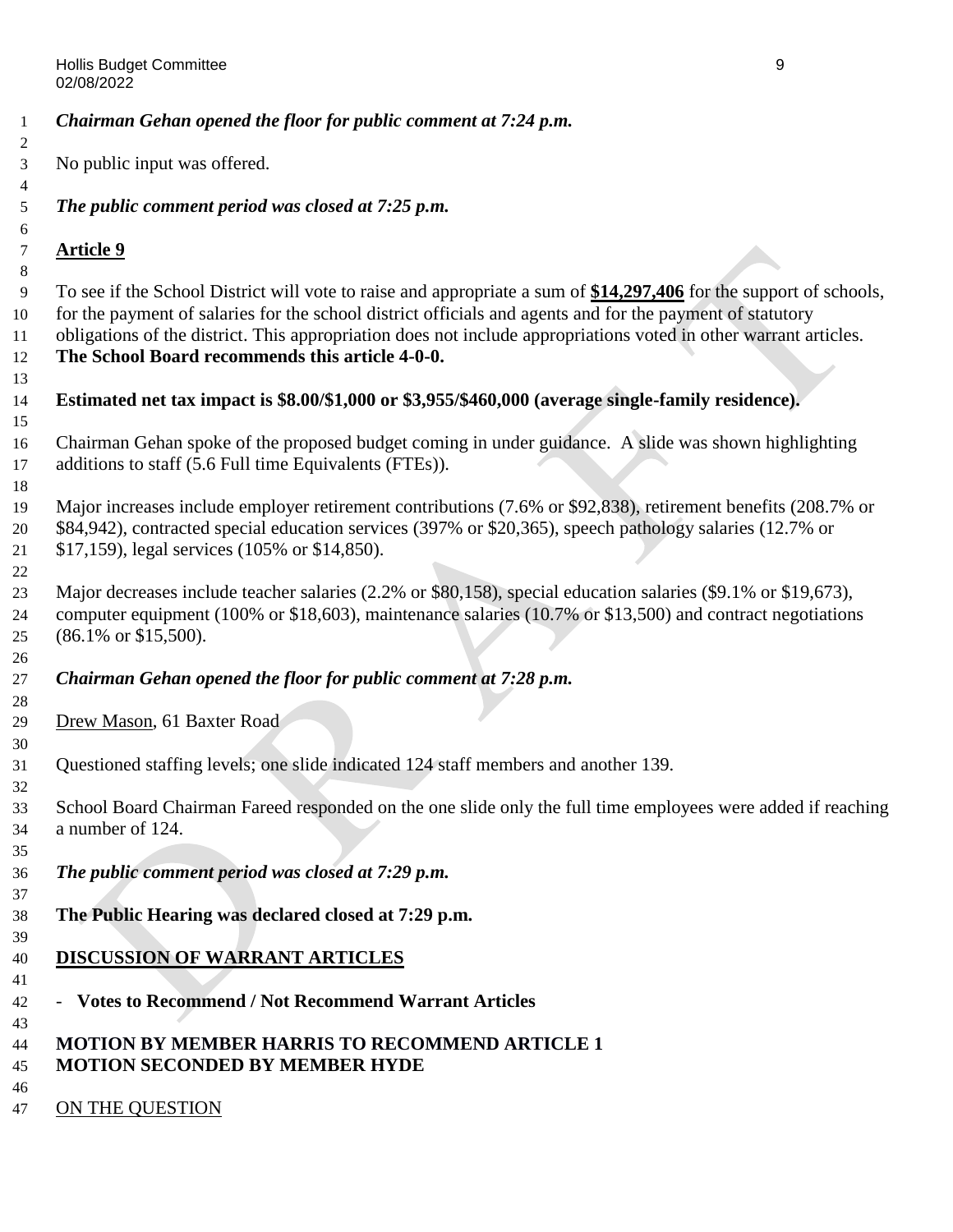Hollis Budget Committee 10 and 10 and 10 and 10 and 10 and 10 and 10 and 10 and 10 and 10 and 10 and 10 and 10 02/08/2022

 Member Hyde remarked it is important to point out the nature of taking advantage of low interest rates on bond capabilities when expecting that will not be the case in upcoming years. Getting some of these items addressed so that other items can be handled within the operating budget is the reason he will be supporting this article.

- Member Le Doux commented it is wise to pursue this. The concern he has is if the Board has identified all of the items that need to be addressed. If faced with another \$2-3 million of improvements required within 3 years and bond rates are 6%, he fears the public will be much more reluctant to support that.
- 

 Member Roy stated the items being addressed were taken from the Capital Improvements Plan (CIP). At the meeting held earlier in the evening, the School Board discussed the two bond articles in the Town and one over at the COOP; all combined, it is a large amount in one budget season. When putting together what would be in the bond request, the Business Administrator looked closely at prioritization, which is what resulted in the identified items. There are certain items within the operating budget that are the most urgent, must occur, and cannot be dependent upon bond approval. It was the next grouping in the list of priorities that were identified for the bond request.

- Kelly Seeley, Business Administrator remarked in reviewing the CIP one of the things considered was incorporating into the bond the large ticket items that are difficult to manage through the Expendable Trust.
- What remains in the CIP are items that can be easily managed year-over-year in the CIP.
- Chairman Gehan remarked given the unique situation with long-term debt rates still being low and the expectation that they will go up significantly, he believes we are recommending voters take on more long-term debt than we might normally be comfortable with. Having said that he has the tax rate increase going up \$2.00. About \$1.30 of that is the revenue effect from the school district.
- The Committee discussed the importance of relaying the unique situation to the taxpayers. Member Rydstrom suggested relaying that last year was artificially lower than it would have been otherwise (by \$1.30).

### **MOTION CARRIED**

**8-0-0**

#### 

### **MOTION BY MEMBER HARRIS TO RECOMMEND ARTICLE 2 MOTION SECONDED BY MEMBER HYDE**

 34 ON THE QUESTION

 Member Hyde commented given the economy, particularly for the types of workers covered under the HESSA contract, attracting and retaining qualified individuals is getting more and more competitive. With all of the openings highlighted currently, there is the need to fill that gap. One of the ways to do that is with competitiveness in salary structure.

- 
- Chairman Gehan stated agreement commenting one of the key indicators is, are we losing staff and are we able to hire staff. With 12 openings among this staffing group it makes a compelling case.
- **MOTION CARRIED**
- **8-0-0**
- 
- **MOTION BY MEMBER HARRIS TO RECOMMEND ARTICLE 3**
- **MOTION SECONDED BY MEMBER HYDE**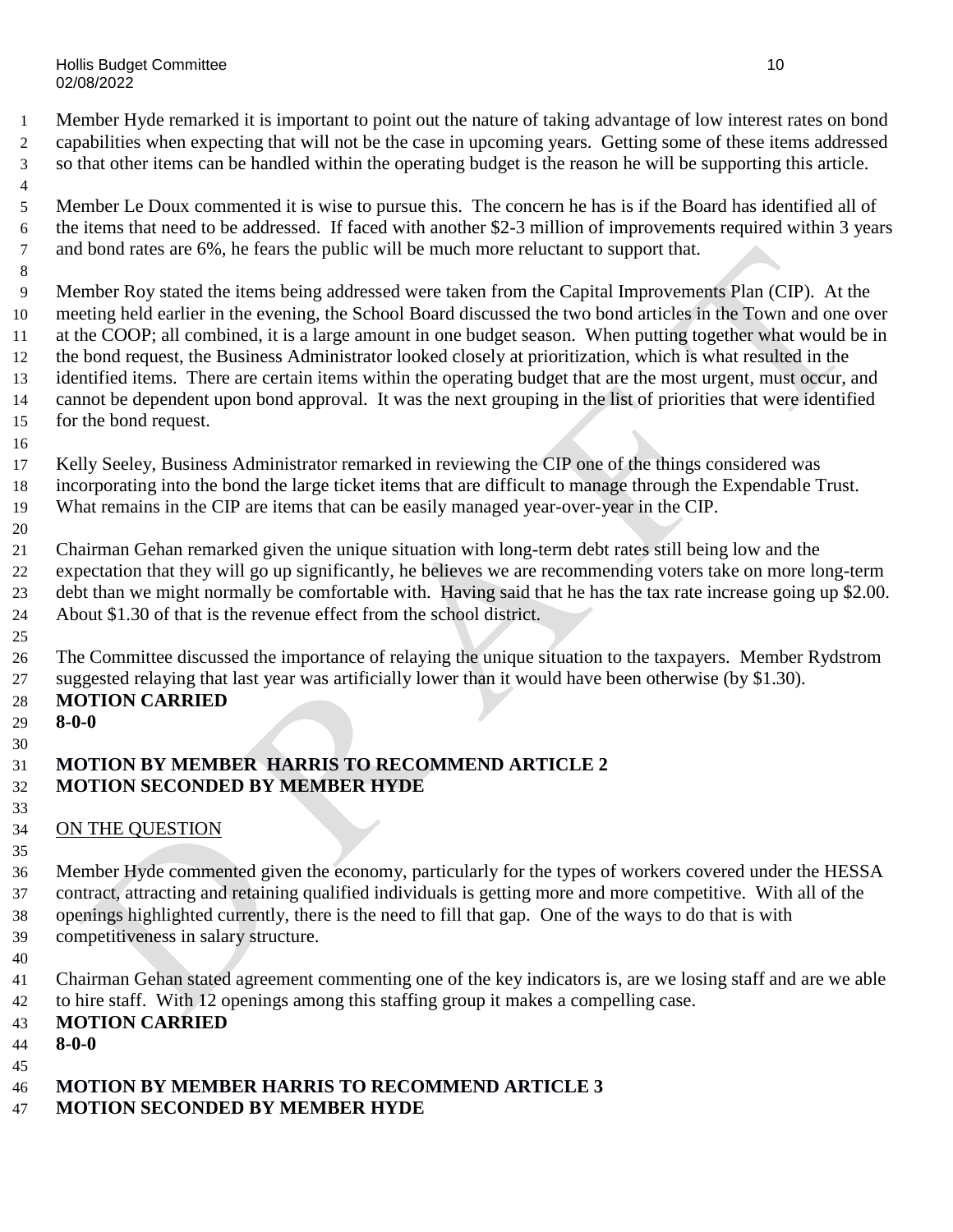### ON THE QUESTION

 Chairman Gehan spoke of having agonized over the contract. When looking at a contract he considers if we are filling positions and if we are losing staff to proximate districts. He does not think either of those things are happening with the teacher population, and the increases approved in the contract for people on-step approach over 16% over the three-year period and for those off-step it is approx. 10% over the three years of the contract. In this environment, particularly when we are asking voters to step up and support some long-term infrastructure investment and an expectation that there are not that many industries that are going to receive those type of salary increases over the next three years, he does not feel he can support this contract.

 Member Le Doux asked for a point of clarification, if voting to approve the article, are the next two years automatic, and was told it is a sanbornized contract. Member Le Doux stated he has heartburn with that. If posting a job opening and not having a number of applicants that would say we have a problem. He does not think that has routinely been the case within the Hollis School District.

16 Superintendent Corey stated 7 years ago when he started if they had a  $1<sup>st</sup>$  grade opening, they would have 100 applicants. This year, because of everything going on, they are lucky to get a handful. The shift in education has been monumental. What we have is an incredible staff and they have been working diligently, but many younger educators who pursued education have been lured into other fields. He believes we will see education struggle in the next 5 years to hire staffing. 

 Budget Committee Member Mann noted "teachers" also include special education providers. Superintendent Corey stated that to be correct. Member Mann added it is larger than the classroom teacher. It extends to special education educators as well as related service providers.

 Superintendent Corey noted every year the State does a critical shortage list. For the first time he believes all areas will be identified. We did not see classroom teachers identified 3-4 years ago. It used to be special educators, math, science; those critical positions, and now it is becoming all positions.

 Vice Chairman Harris commented this contract places us at the right competitive position among the districts that are nearby. We have certain advantages, but we still have to be above certain other districts. We do not have to be at the top but have to be at a competitive position.

 Budget Committee Member Mann pointed out if remembering where we were last year with COVID, we were one of the very few districts that was in-person for the school year. Our test scores actually reflect that. Assistant Superintendent Bergskaug has given presentations across the SAU to each board about how well students did over COVID. The district is in a much different position than other districts across the State. Our scores were very comparable if not higher in certain cases. That is due to the staff that showed up and worked extremely hard under very difficult circumstances. That did not take place in a lot of other districts that were remote for most of the year.

 Member Hyde commented he is very empathetic to the realities of showing up when it was at a risk, you did not know what you were coming into, and being able to give good services. Also the nature of teaching as a profession and finding enough staff to service it and then being able to hire them. Just like in healthcare, we will face some interesting challenges and he believes making us competitive with the surrounding areas is important to do to continue delivering the excellence we require to have as delivered services. He is not in favor of sanbornization of contracts, but it has been used as a negotiating tool. We have heard that we are not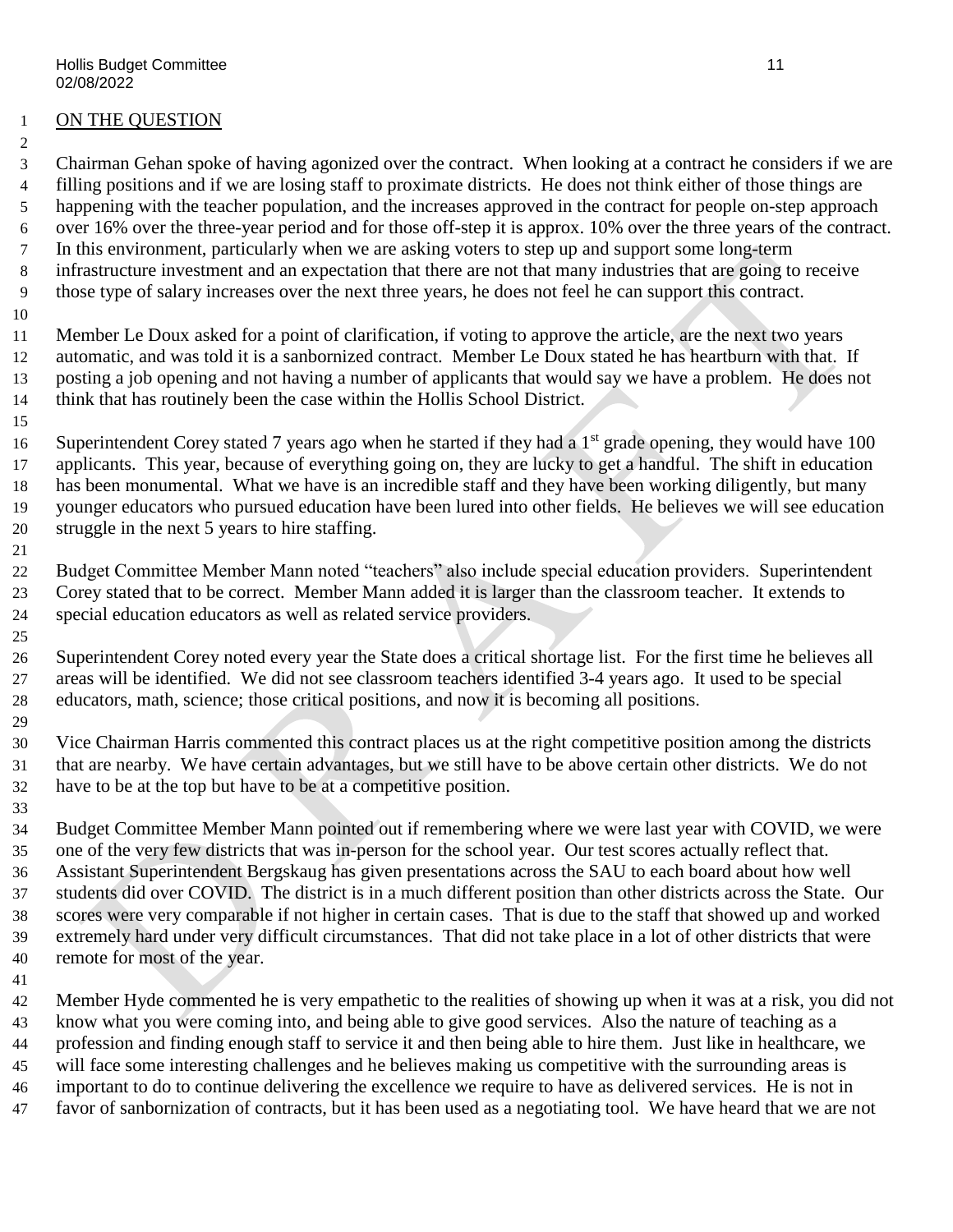experiencing people leaving, but as people retire, we need to be able to fill positions with really good quality folks.

- Member Rydstrom stated he could not support a sanbornized contract.
- Chairman Gehan echoed the expressions of support for the teachers. He goes back to what we are asking of taxpayers this year, and a 2.5% table adjustment plus a 2 point step; 5.3% a year is just too steep for him. If the table adjustment had been something south of that he would have enthusiastically supported it, but he does not feel comfortable with it in its current form.

#### **MOTION CARRIED**

- **5-3-0**
- *Members Gehan, Le Doux and Rydstrom voted in opposition*

#### **MOTION BY MEMBER HARRIS TO RECOMMEND ARTICLE 4 MOTION SECONDED BY MEMBER HYDE**

ON THE QUESTION

Member Rydstrom asked for additional information around the need for the full-time Compliance &

Communications Specialist.

 Superintendent Corey spoke of the number of regulations coming down from the State with requirements around various grants, compliance issues, and accounting aspects, which has been significant. We are also seeing an uptick in how we function around criminal background checks and those type of things, e.g., a few years ago it became mandatory that he is the only person that gets to see those. It continues to add more burdens.

 On the day-to-day operation side, it is the various lawsuits that come in. We recently were attached to a lawsuit in one of the other districts that required probably 2½ days of gathering information to meet the request of the subpoenas. That typically means two out of the three senior administrators are unavailable for those days working on that issue.

 In addition, there is the requirement to respond to Right-to-Know requests. The SAU received a number of those over the summer months. Sometimes they are open ended and require thousands of pages of email and other documentation. We need to work with legal counsel on those issues and ensure we comply.

 This position would focus in on those issues. We recently had a subpoena and were able to gain some assistance with that through a staff member on board, which really made the process easier for us and opened his eyes to the fact that when you are doing something on a constant basis you know the ins and outs. The SAU has only received a handful of Right-to-Know requests during his tenure; most being in the last year. Each time he has to go back and refresh. If a member of the office staff were trained as that primary responsibility, they know exactly what it entails and how to go through the process of working with IT and identifying the email accounts and all of the details that go into responding to such requests.

 This position would allow senior management to focus more on the day-to-day operations and curriculum issues rather than compiling documents for Right-to-Know requests.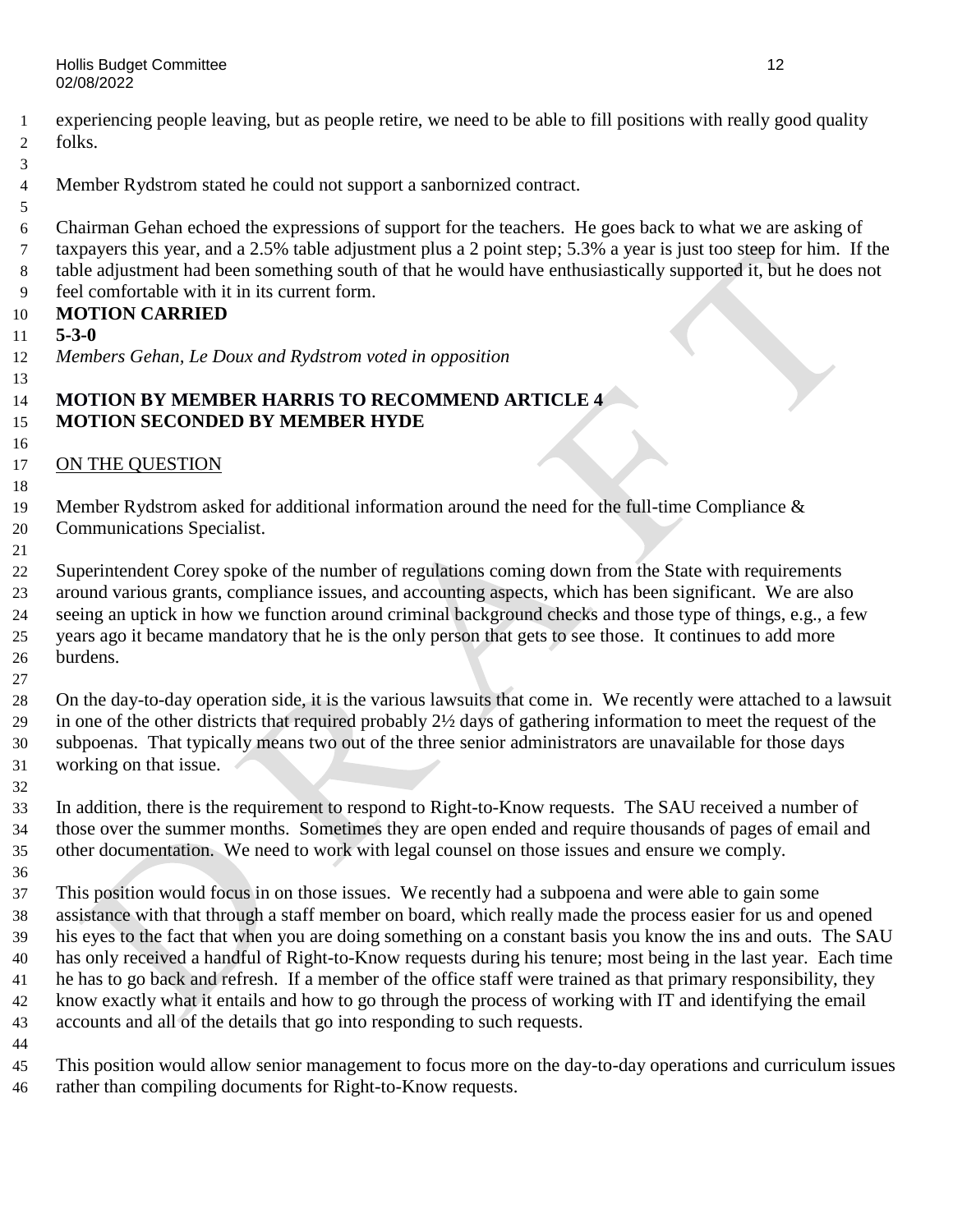Asked, he provided the example of a request received this summer for all documents pertaining to Critical Race Theory and professional development that staff underwent around that. It is a very time consuming process because the systems that we have do not filter that out by function, they filter it out by dollar amounts and things like that. That request came in in July and consumed approx. 5 days' worth of senior administrator's time. We continue to see an uptick in those type of requests in the current climate.

### **MOTION CARRIED**

- **8-0-0**
- 

```
9 MOTION BY MEMBER HARRIS TO RECOMMEND ARTICLE 5
10 MOTION SECONDED BY MEMBER HYDE
11 MOTION CARRIED
12 8-0-0
13
14 MOTION BY MEMBER HARRIS TO RECOMMEND ARTICLE 6
15 MOTION SECONDED BY MEMBER HYDE
16 MOTION CARRIED
17 8-0-0
18
19 MOTION BY MEMBER HARRIS TO RECOMMEND ARTICLE 7
20 MOTION SECONDED BY MEMBER HYDE
21 MOTION CARRIED
22 8-0-0
23
24 MOTION BY MEMBER HARRIS TO RECOMMEND ARTICLE 8
25 MOTION SECONDED BY MEMBER HYDE
26 MOTION CARRIED
27 8-0-0
28
29 MOTION BY MEMBER HARRIS TO RECOMMEND ARTICLE 9
30 MOTION SECONDED BY MEMBER HYDE
31
32 ON THE QUESTION
33
```
 Member Hyde asked for clarification on the shared resources that were identified; SAU Directed Food Service Substitute and SAU Directed Classroom Substitute. Mentioned was that the cost would be determined based on where they spend their time (which district). He questioned, if there is not a demand for the two positions to cover an absence, how the sharing and attribution of those costs would be allocated.

 Superintendent Corey responded in terms of the food service substitute, the Food Service Director would assign the individual to address the wealth of tasks that need to be done behind the scenes, e.g., inventory. On the days that we have the substitute available they would be assigned by the Director to do those type of tasks. If we are fortunate enough to have no one out across the SAU and have the classroom substitute, again there are a number of administrative tasks that most often come under the purview of the Assistant Superintendent. She would assign that person to assist with data collection or different tasks that need to be addressed. Asked how the cost allocations would be attributed, he explained it would be based on which district the work was completed for. **MOTION CARRIED**

**8-0-0**